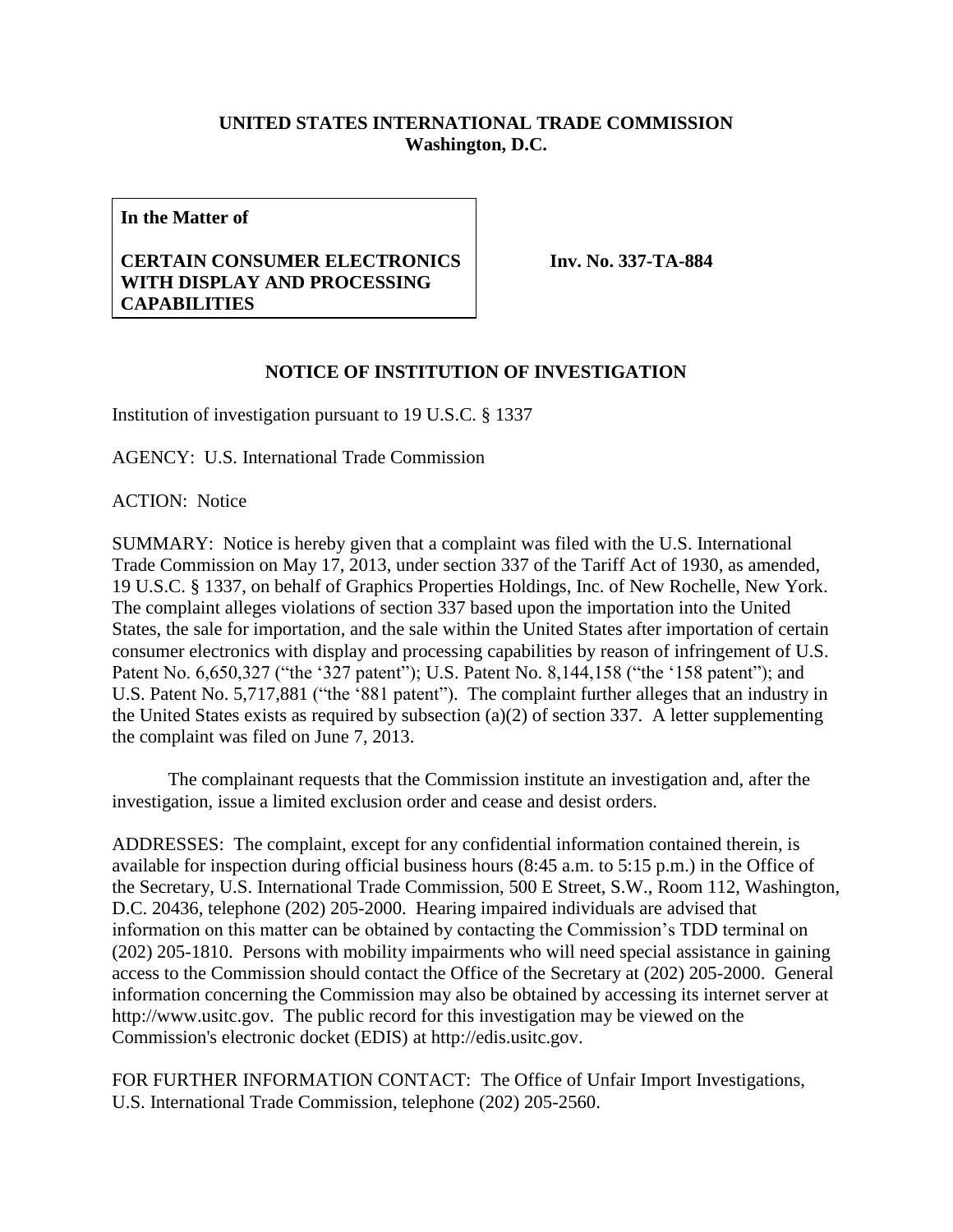AUTHORITY: The authority for institution of this investigation is contained in section 337 of the Tariff Act of 1930, as amended, and in section 210.10 of the Commission's Rules of Practice and Procedure, 19 C.F.R. § 210.10 (2012).

SCOPE OF INVESTIGATION: Having considered the complaint, the U.S. International Trade Commission, on June 18, 2013, ORDERED THAT –

(1) Pursuant to subsection (b) of section 337 of the Tariff Act of 1930, as amended, an investigation be instituted to determine whether there is a violation of subsection (a)(1)(B) of section 337 in the importation into the United States, the sale for importation, or the sale within the United States after importation of certain consumer electronics with display and processing capabilities by reason of infringement of one or more of claims 2, 3, 5-8, and 25-31 of the '327 patent; claims 1, 3, 4, and 6-10 of the '158; and claim 1 of the '881 patent, and whether an industry in the United States exists as required by subsection (a)(2) of section 337;

(2) For the purpose of the investigation so instituted, the following are hereby named as parties upon which this notice of investigation shall be served:

(a) The complainant is:

Graphics Properties Holdings, Inc. 56 Harrison Street Suite 203A New Rochelle, NY 10801-6555

(b) The respondents are the following entities alleged to be in violation of section 337, and are the parties upon which the complaint is to be served:

> Panasonic Corporation 1006 Oaza Kadoma-shi Kadoma 571-8501 Osaka, Japan

Panasonic Corporation of North America 1 Panasonic Way Secaucus, NJ 07094

Toshiba Corporation 1-1, Shibaura 1 Chome, Minato-Ku Tokyo 105-8001 Japan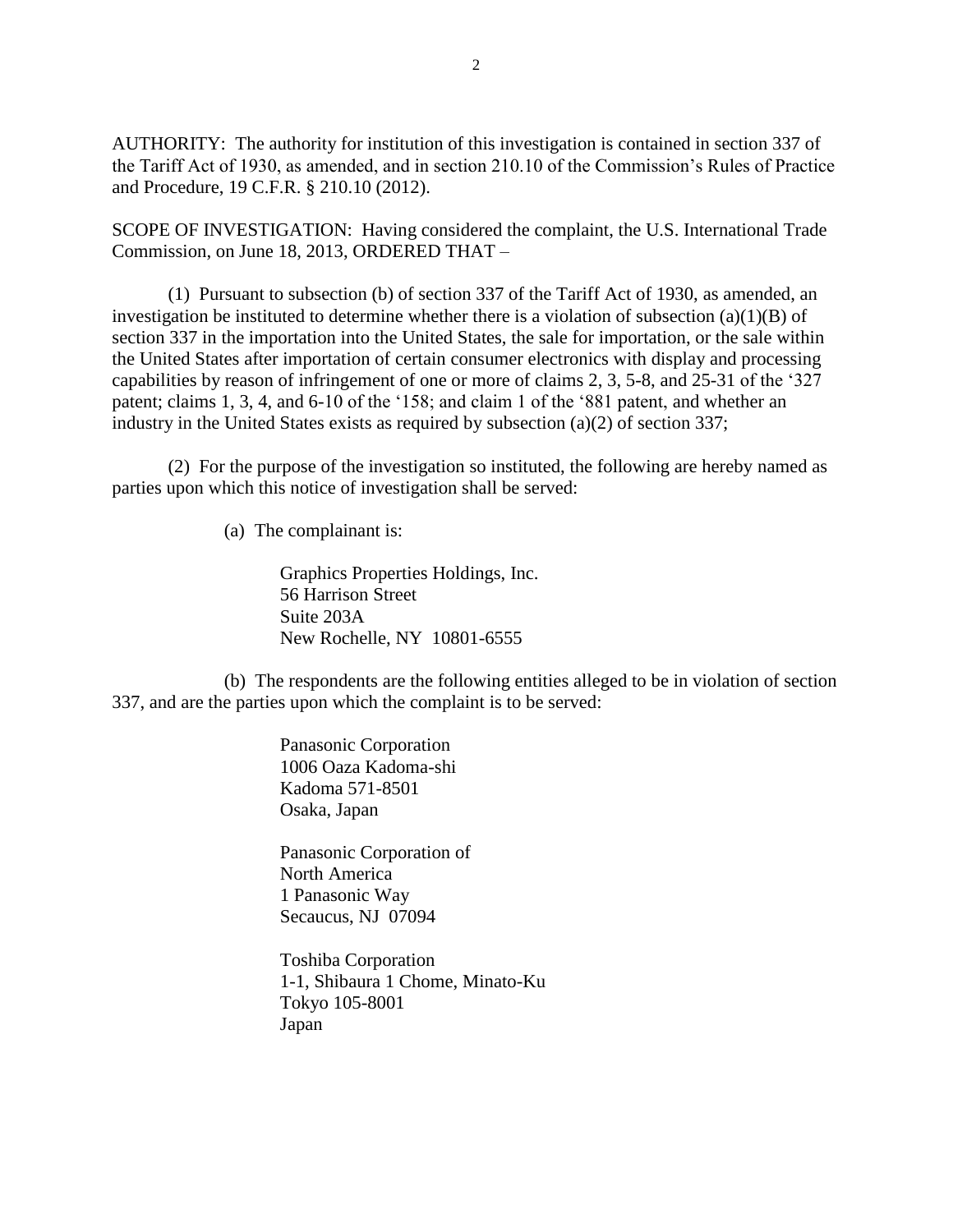Toshiba America, Inc. 1251 Avenue of the Americas Suite 4110 New York, NY 10020

Toshiba America Information Systems, Inc. 9740 Irvine Boulevard Irvine, CA 92618

Vizio, Inc. 39 Tesla Irvine, CA 92618

AmTran Logistics, Inc. 9 Goddard Irvine, CA 92618

AmTran Technology Co., Ltd. 17f, 268, Lien Cheng Road 23553 New Taipei City Taiwan

ZTE Corporation ZTE Plaza No. 55, Hi-Tech Road South Hi-Tech Industrial Park Shenzhen 518057 Guangdong, China

ZTE (USA) Inc. (registered agent) 33 Wood Avenue South, Floor 2 Iselin, NJ 08830 and 2425 N. Central Expressway #323 Richardson, TX 75080

ZTE Solutions 2425 N. Central Expressway #323 Richardson, TX 75080

(c) The Office of Unfair Import Investigations, U.S. International Trade Commission, 500 E Street, S.W., Suite 401, Washington, D.C. 20436; and